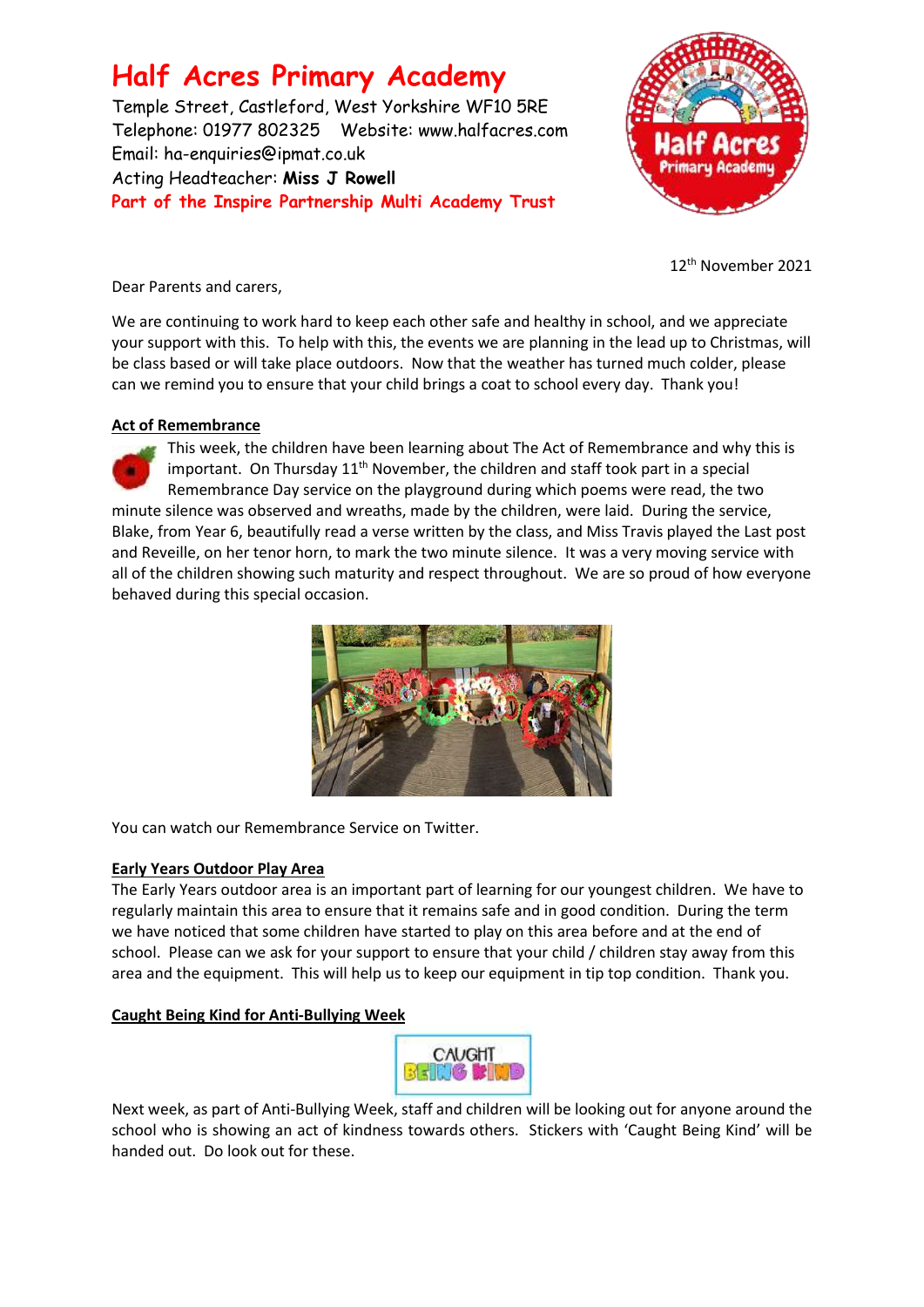## **Odd Socks Day for Anti-Bullying Week – Monday and Friday**

## **ANTI-BULLYING WEEK 2021**

## **15th and 19th November**

As a school, we are committed to supporting the emotional health and wellbeing of our pupils. As part of this, we will be taking part in Anti-Bullying Week 2021 and the theme '*One Kind Word'*, emphasising the positive impact a small gesture or comment can have on someone else's day. On Monday 15<sup>th</sup> and Friday 19<sup>th</sup> November (also Children in Need day) we will mark the importance of supporting this week and raising awareness of bullying by wearing odd socks. Odd Socks Day is designed to be fun! It's an opportunity to encourage people to express themselves and celebrate their individuality and what makes us all unique!

Please note, we are not asking for any cash donations; but if you would like to donate to the cause please visit: [www.anti-bullyingalliance.org.uk](http://www.anti-bullyingalliance.org.uk/) for more information.

## **Children In Need – Friday**



The school will be supporting Children in Need on Friday 19<sup>th</sup> November. For a small donation, the children and staff can wear yellow or spotty t-shirts / tops or Children in Need t-shirts with their normal school trousers/skirts/shorts. Due to COVID-19, windows

and doors will be kept open in classrooms, so please ensure your child has a school jumper/cardigan on the day. We can accept cash donations and staff will have a collection box parents can drop money in. For Years 5 and 6, children can bring money in and drop it their class coin collection box. Thank you for your support.

# **School Dinner Excitement**



Thank you to all of the children who entered the Dolce Snowman Competition. We have had some fantastic entries. The two winning entries, which will be chosen next week, will be sent to Dolce and entered into their nationwide competition.

#### **Reindeer Run**

This year, for Christmas, we have decided to raise funds for a charity close to home, Pontefract Hospice. We are hoping to help raise much needed money to support the crucial work the Hospice carries out for people in our community.

To do this, the children, in all year groups, will be taking part in a 'Reindeer Run' on Friday 10<sup>th</sup> December. They will be provided with reindeer antlers from the Hospice to assist them. We hope that you will support us by donating towards this very worthwhile cause.

We are asking parents/carers/family for cash donations/sponsorship which should be handed in via the classroom on the day of the 'Reindeer Run'. We have been set a challenge to raise more than £500, which we hope to achieve with the generosity of yourselves and family members.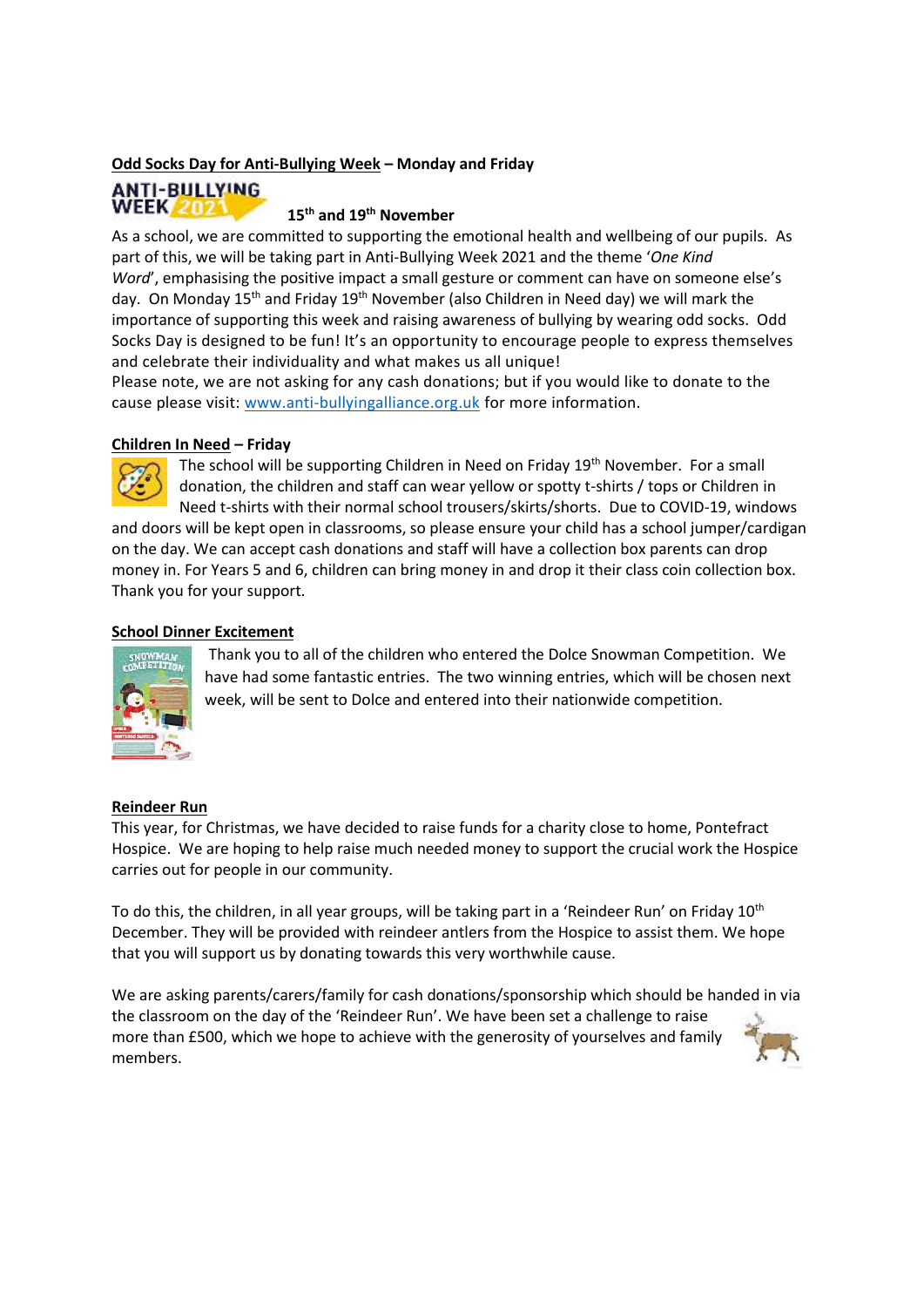# **Christmas Dinner and Christmas Jumper Day**

This year, Christmas Dinner and Christmas Jumper Day will be held in school on Wednesday  $15<sup>th</sup>$  December (we will not be taking donations this year due to supporting Pontefract Hospice, but if you would like to donate to Save the Children charity please visit: [www.savethechildren.org.uk/donate\)](http://www.savethechildren.org.uk/donate).

If you would like your child to have a Christmas Lunch on this date, please can we ask you to pre order this via the Dolce website as soon as possible.

## **Attendance**

We are pleased to share the weekly attendance for each class:

| Class        | % Attendance this Week |
|--------------|------------------------|
| Nursery am   | 91.21%                 |
| Nursery pm   | 98.00%<br>☺            |
| YRM          | 93.31%                 |
| YRN          | 98.33%<br>☺            |
| 1Κ           | 86.23%                 |
| 1W           | 99.21%<br>☆ ©          |
| 2C           | 96.30%                 |
| 2S           | 91.30%                 |
| 3AB          | 93.21%                 |
| 3M           | 93.62%                 |
| 4Mc          | 94.30%                 |
| 5BW          | 97.12%<br>Œ            |
| 5R           | 99.02%<br>œ            |
| 60           | 95.19%                 |
| Whole School | 94.86%                 |

We have five classes this week who have achieved our target percentage of 97%  $\bigcirc$  - well done! A special CONGRATULATIONS to Class 1W  $\frac{1}{2}$  who have the highest percentage for the second week running.

# **Early Years Wanted Items**

Early Years are looking for the following:

- Clean pants age 2 to 7
- $\bullet$  Clean socks age 2 to 7
- Outgrown wellies any size

If you are able to donate any of these items to the school, we will make very good use of them. Please drop these with the Early Years staff or at the school office – thank you!

#### **Other wanted items**



If you or any family / friends have any spare and interesting buttons you are able to donate to school, we will make good use of these.

We are also interested in receiving any unwanted Lego (with instructions if possible). Please drop any of these items into the school office – thank you!

# **Free School Meals Information**